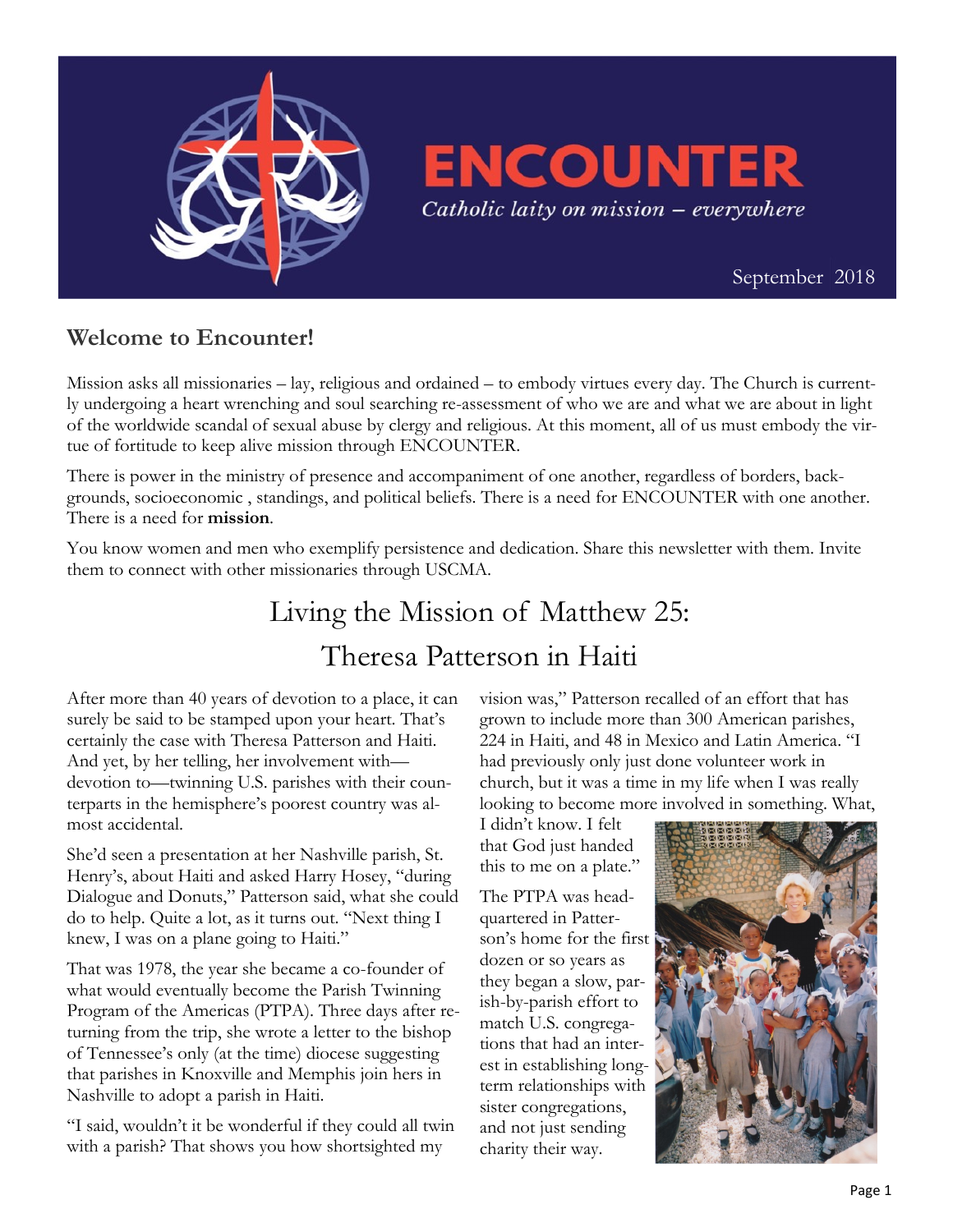From those humble beginnings, the PTPA held its national conference and 40th anniversary celebration in Nashville in August with the theme of "One Are We … The Blessings of Twinning."

The relationships that PTPA facilitates begin with finding out about the sister parish and its needs—as well as its assets—including financial, educational, and medical. Thank God for the internet, Patterson says, which makes it so much easier today to correspond via email with Haitian pastors and be more timely in their responses.

As the American parishes learn about the identified needs and how they can help meet them, the ultimate goal is always to encourage sustainability, so that the Haitian congregations become more self-reliant.

That's why, Patterson says, micro-credit programs, loans for small businesses, co-ops, nursery and tree projects, literacy programs, small banks, schools, and medical clinics are usually among the key projects to be funded.



Many of the Haitian pastors have visited the U.S. to make presentation to their parish partners—who pay for their travel and lodging—and not a few American volunteers, as well as 63 medical delegations (and counting), have made the trip to Haiti and other countries. Patterson counts 122 trips to Haiti so far. She primarily accompanies groups that are making their first trip.

She comes by her commitment to this mission work honestly. Patterson's mother worked for Catholic Charities for 25 years, and she was educated at Catholic schools. The Bishops' 1997 call for global solidarity has also been formative for her.

"It so beautifully states our obligation as Catholics to reach out beyond our own boundaries to the universal church in solidarity and justice," she said. "That to me was so key, as well as my faith, in getting involved with Haiti."

Diane Huggins has served on PTPA's board since 2004 and been to Haiti 23 times. She laughs when she thinks how that compares to Patterson's trip tally.

"She's definitely a very inspirational person," said Huggins. "It's kind of a shoestring operation. When I think about what she's done, it's just amazing."

Shoestring is right. PTPA's only staff members are Patterson and her son Jeff, plus a volunteer in Sarasota who coordinates twinning for Peru, Ecuador, Mexico, and Central America in exchange for a small stipend.

One of the most concrete symbols of PTPA's commitment to Haiti is the small hospitality residence—the Matthew 25 house in Port-au-Prince—from which the volunteers begin their journey. The name had special meaning for Patterson after returning from her first trip, back in 1978.

"The next morning I went to mass, then walked into the parish library and immediately gravitated to mission magazines. The first one I opened is burned into my soul because it was the words of Matthew 25," Patterson recalled. "My very first words written about Haiti and my work there quoted Matthew 25. I remember thinking this is what my faith is really about. I was fully invested in it from the moment I made that first trip and realized this is what I need to be doing."

Article by Julie Bourbon, ENCOUNTER Editor

ENCOUNTER is an electronic newsletter of USCMA, made possible in part, by a grant from [Catholic Communication Campaign.](http://www.usccb.org/catholic-giving/opportunities-for-giving/catholic-communication-campaign/index.cfm)

Donations are warmly welcomed and deeply appreciated. Membership in USCMA will connect you to the growing network of missionaries - lay, religious and ordained. To become a member, visit our web-site [\(uscatholicmission.org\).](https://uscatholicmission.org/) Organizational memberships are also available.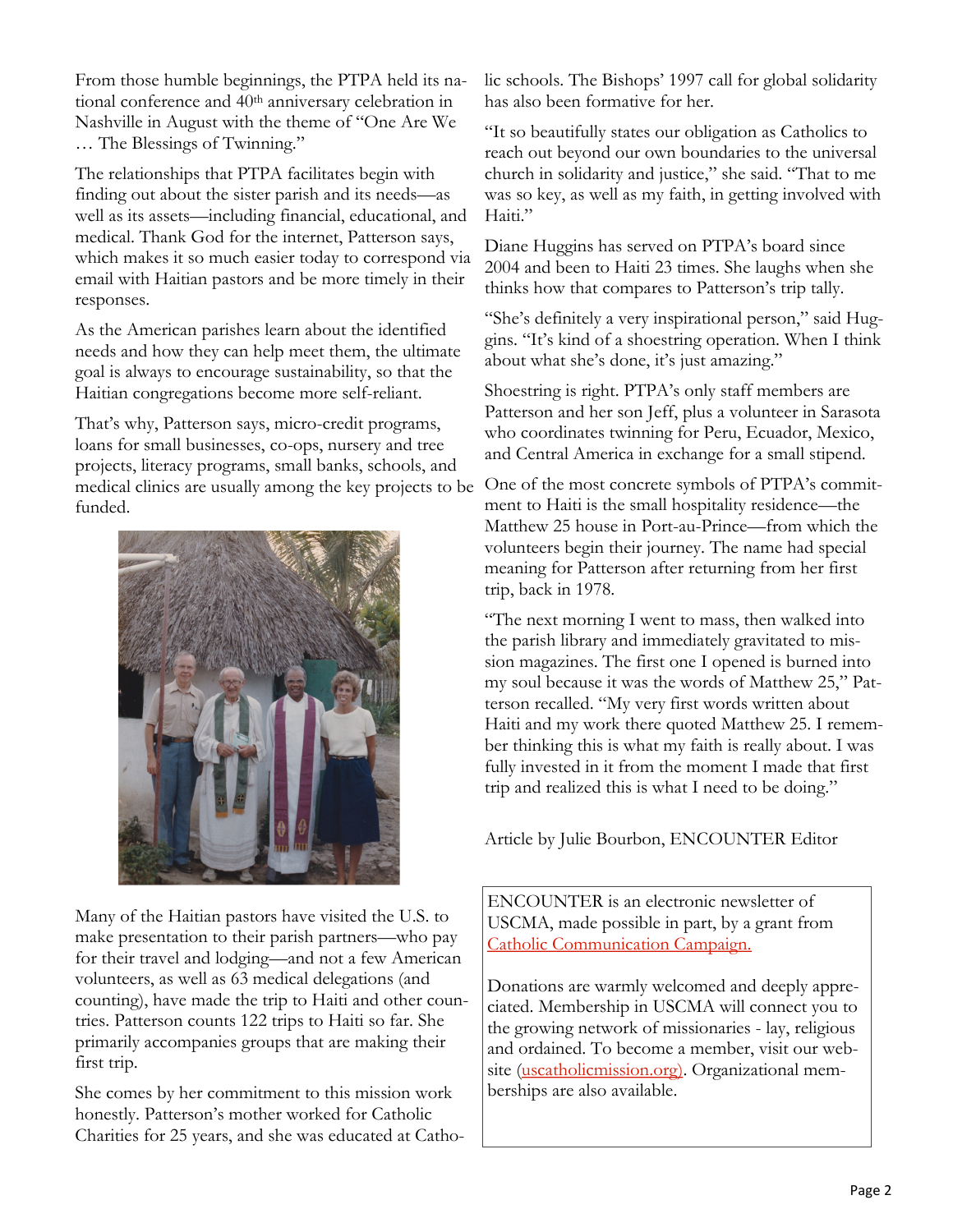## Fortitude in Life & Mission

It started as a simple question on the heels of the sexual abuse scandal that has rocked the U.S. Catholic Church: what virtue will help missionaries weather this storm personally and continue to serve mission?

We were wrong. It is not a simple question.

It is not a simple question because the context of the question keeps shifting. Sexual abuse of anyone is wrong. The sexual abuse of a child by an ordained adult male is, and should be, a crime. What if the ordained male was himself the victim of sexual abuse? It is still wrong, and reprehensible, but why didn't someone responsible for his formation "catch" the problem and deal with it? How many times can a person "sin" against their vows of Chasity? What if the behavior in question was not done as an adult but rather as a high school student at a drinking party?

At first blush, the virtue of justice is clearly relevant. Justice, as understood by the Catholic tradition, is giving each their due. People need food and water to sustain life. Consequently, it is unjust to prohibit access to food and water. Justice, however, is different from law. Law is an attempt to foster justice within a society but, in an of itself, it cannot promise justice. Law – the codification of criminal behavior – cannot adequately account for context. The law might say that everyone deserves so much food and water; what happens if a person requires more or some require less?

What of the other virtues of prudence, fortitude, and temperance? Prudence is right judgement. Fortitude is the ability to stay the course regardless of the "slings and arrows." Temperance is the ability to regulate one's appetites. The theological virtues, of course, are faith, hope, and love. Faith is the abiding trust in the goodness of God. Hope, a conviction that the promise of God will come to be and that our actions participate in that promise. Love, the passion, energy, and sacrifice for God and others that faith envisions, and hope requires.

Perhaps we need to consider fortitude in more depth. It is more than just "bucking" up or "plowing ahead." There is a tenacity involved with fortitude – a singlemindedness, but one in service to a higher good, such



as truth or the dignity of the human person. It also involves courage because the road will not be smooth, or straight, or well-lit. It will be rocky, with hairpin curves, deep valleys, relentless peaks, and poor visibility. It involves humility – knowing who I am, what I stand for, and what I can, and cannot, see. Which means I am committed to openness and dialogue; I may learn things about myself, my Church, and my culture that I do not wish to know or accept.

The sexual abuse of children, and others, by priests. The inadequate response, and in some cases cover-up, by bishops. The conviction and imprisonment of Bill Cosby. The allegations of sexual abuse of women by Brett Kavanaugh, President Trump's nominee to the Supreme Court. The allegations against Donald Trump himself before he became President of the United States. The ongoing revelations of sexual abuse coming to light through the #MeToo movement.

We will need fortitude just to stay with one another through these difficult days. We will need fortitude to ask all the hard questions. Does one crime mitigate another? Does underage drinking temper the guilt of sexual assault? Does our system of justice recognize that the same experience of abuse can paralyze one person and mildly wound another? Do victims and survivors have a moral responsibility to report their abuse – to